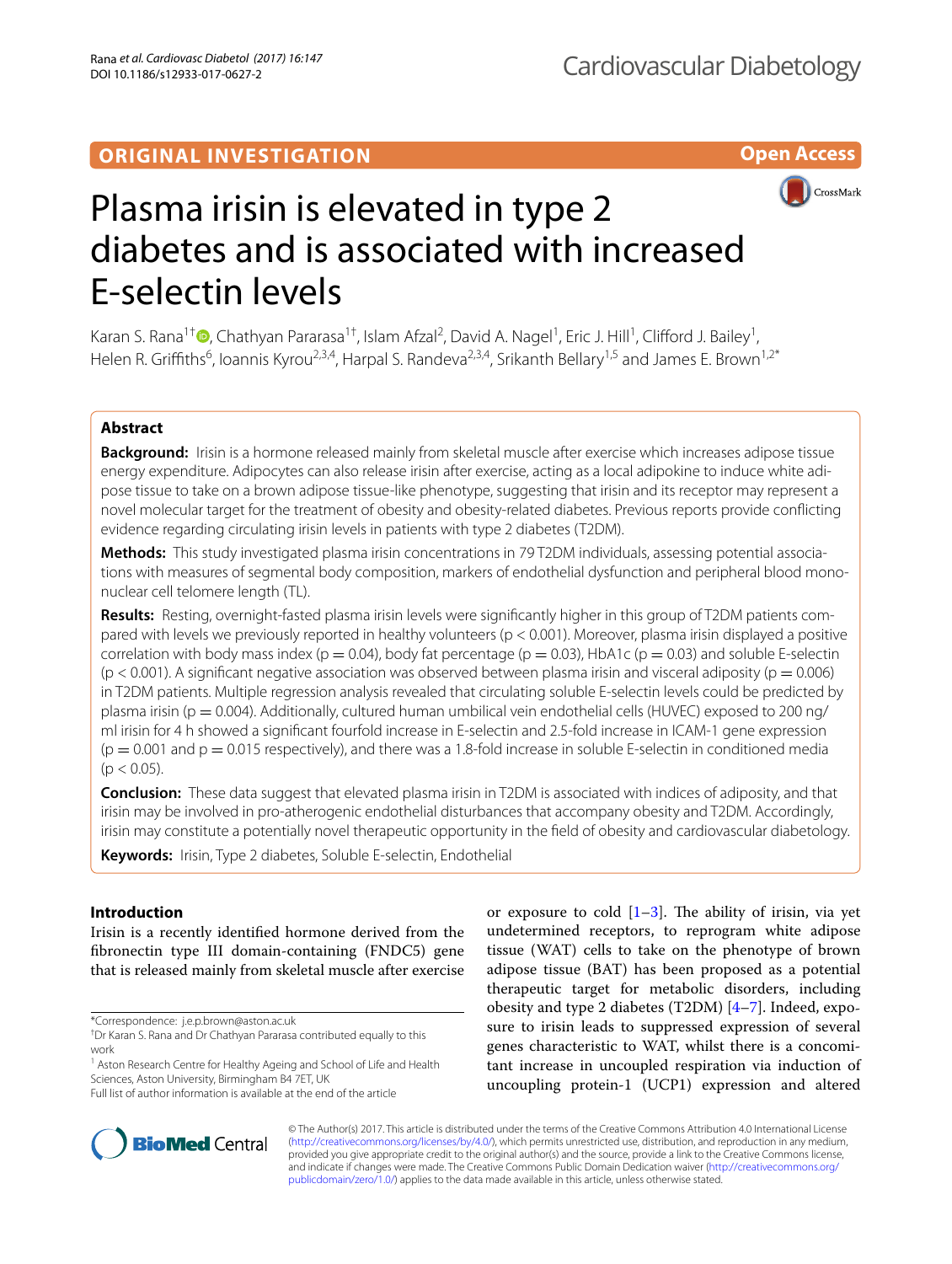expression of other established BAT genes  $[8-10]$  $[8-10]$ . Thus irisin can promote energy expenditure via thermogenesis [[11\]](#page-8-6). Release of irisin has also been described from adipose tissue, suggesting that this hormone is an adipokine, as well as a myokine [\[12](#page-8-7), [13\]](#page-8-8). Irisin release from WAT, as from muscle, is stimulated by exercise and reduced in fasted animals [\[12](#page-8-7)]. To date, there is conficting evidence regarding possible association(s) between circulating irisin and body mass index (BMI): some data indicate a positive correlation [[14](#page-8-9)], whilst other studies have found either no association  $[15]$  $[15]$  or a negative association  $[16]$  $[16]$ . Moreover, the role of irisin in T2DM remains unclear. Initial studies reported decreased circulating irisin levels in T2DM patients compared to healthy individuals [[17,](#page-8-12) [18\]](#page-8-13), whereas studies performed in obese individuals (some of whom had T2DM) have reported elevated levels [[14,](#page-8-9) [19\]](#page-8-14). Recent data indicate that irisin may be involved in cardiovascular physiology, with evidence emerging that it plays a role in atherosclerosis  $[20-22]$  $[20-22]$  and can predict cardiovascular disease (CVD) risk [\[23](#page-8-17), [24](#page-8-18)] This highlights the potential signifcance of irisin as a biomarker in T2DM patients who are at an increased CVD risk [\[25](#page-8-19)]. Moreover, we previously reported that plasma irisin levels can predict TL, a marker of biological ageing in healthy non-obese individuals, suggesting that irisin may provide a marker of ageing, as well as energy balance [[26\]](#page-8-20). Since irisin is emerging as a new factor implicated in the pathophysiology of obesity and a potential opportunity to treat obesity, further appreciation of the role of irisin in obesity-related diabetes is required, particularly in relation to factors implicated in endothelial dysfunction and atherosclerosis, such as E-selectin.

E-selectin is a key adhesion molecule which alongside other endothelial adhesion molecules, serves to anchor leukocytes to the endothelium in infammation and elevated soluble E-selectin levels have been identifed in hypertension, diabetes and hyperlipidemia [\[27](#page-8-21)]. E-selectin is not constitutively expressed by endothelial cells [[28\]](#page-8-22), but is known to be expressed and released from activated endothelium both in vitro [\[29](#page-8-23)] and in vivo [\[30](#page-8-24)]. E-selectin expression is stimulated by exposure to infammatory molecules including tumour necrosis factoralpha (TNF- $\alpha$ ) and interleukin-1 (IL-1) [[31\]](#page-8-25).

The present study investigated plasma irisin levels in a cohort of T2DM patients, examining associations between plasma irisin, indices of adiposity, ageing and circulating markers of endothelial dysfunction. The efects of exposure of primary cultured human endothelial cells to high irisin levels on expression and secretion of soluble forms of adhesion molecules was also investigated.

# **Materials and methods Study participants**

A group of 79 individuals with T2DM (42 males, 37 females; mean BMI 31.5  $\pm$  5.4 kg/m<sup>2</sup>) was recruited from the diabetes outpatient clinics at the Heart of England NHS Foundation Trust, Birmingham, UK. The study exclusion criteria included pregnancy, recent hospitalization, other signifcant disease (e.g. cancer or immune disorders), and other signifcant treatments (e.g. oral corticosteroids). All subjects were asked to fast overnight for a minimum of 8 h and to refrain from exercise for at least 12 h prior to study sampling. The study was approved by the Aston University Research Ethics Committee and the Stafordshire NHS Research Ethics Committee and written informed consent was given by all participants according to the principles of the Declaration of Helsinki.

# **Anthropometric and biochemical measures**

Segmental body composition was measured using bioelectrical impedance analysis (BIA) (BC-601 Bioimpedance Analyser Tanita®). Analyses included segmental fat mass (FM), fat free mass (FFM) and a calculated visceral fat score (calculated by the manufacturer's software; a score of 1–12 is considered healthy; 13–59 indicates excess visceral fat) in all subjects. Abdominal fat and fat free muscle readings are subtracted from other segmental readings to estimate the body trunk. Body weight was measured to the nearest 0.1 kg and height to the nearest 1 cm, whilst BMI was determined as body weight in kilograms divided by the square of the height in metres  $(kg/m^2)$ . A fasting sample of venous whole blood was collected into  $K^+$ -EDTA coated tubes (Vacutainer, Becton–Dickinson, UK). Plasma was separated by cooled centrifugation (1300*g* for 10 min) and samples were stored at  $-$  80 °C until analysed. For telomere length analysis, genomic DNA extraction was performed on whole blood aliquots using the QIAamp® DNA blood mini kit (Qiagen, UK). DNA was resuspended in elution bufer (10 mM Tris·Cl; 0.5 mM EDTA; pH 9.0). Isolated DNA was quantifed using the NanoDrop-1000 (NanoDrop Technologies, USA) and diluted in pure water to a concentration of 5 ng/ $\mu$ l and stored at  $-80$  °C.

Fasting whole blood glucose was measured using an Accucheck Advantage blood glucose meter. Glycated haemoglobin (HbA1c) was measured by mass spectrometry. Plasma irisin (Phoenix Peptides, Germany), leptin, soluble E-selectin, soluble thrombomodulin, C-reactive protein (CRP) (R&D Systems, UK) and insulin (Mercodia, Sweden) concentrations were all assessed by ELISA following protocols provided by the manufacturers. The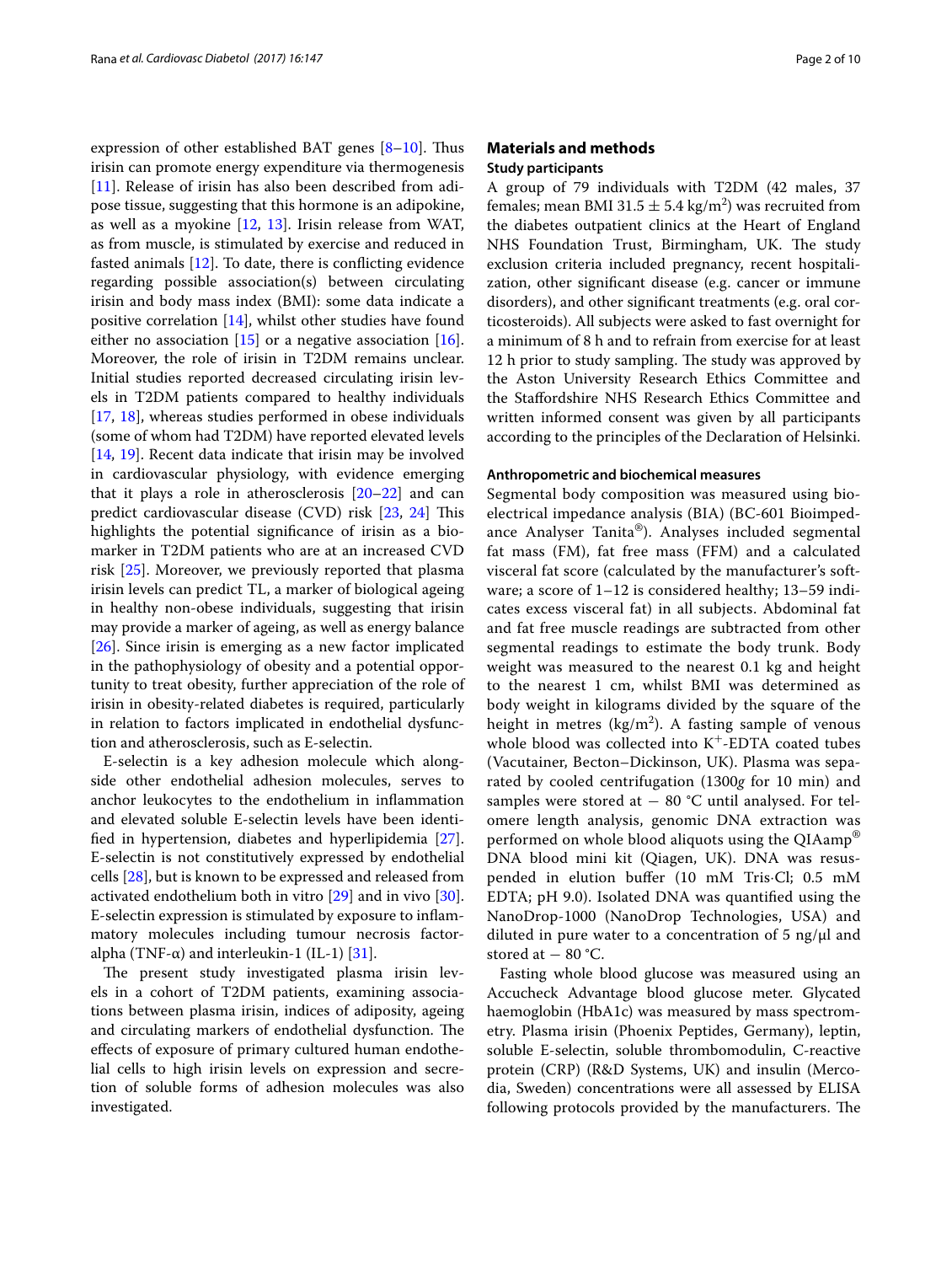homeostatic model assessment (HOMA) method was used to assess β-cell function (HOMA-β), and insulin resistance (HOMA-IR) was used to derive insulin sensitivity (HOMA-S) as previously described [\[32](#page-8-26)], according to the following equations:

HOMA-β% =  $[20 \times$  fasting insulin (mIU/l)]/  $Glucose(mmol/l) - 3.5$ 

 $HOMA-IR = [Glucose (mmol/l)]$  $\times$  fasting insulin (mIU/l)]/22.5

 $HOMA-S = 1/HOMA-IR$ 

Relative telomere length analysis was measured using an established real-time polymerase chain reaction (RT-PCR) to produce a relative expression ratio of telomeric DNA to genomic DNA control (T/S ratio) [\[26,](#page-8-20) [33](#page-8-27)].

#### **Cell culture and gene expression analysis**

Early passage primary human umbilical vein endothelial cells (HUVECs) (Caltag Medsystems, UK) were grown in supplemented proprietary human large vessel endothelial cell basal medium (Caltag Medsystems, UK) in a 37 °C, 5%  $CO<sub>2</sub>$  humidified incubator. Cells were seeded at  $1 \times 10^5$  cells per well in a 12-well plate and allowed to attach for 48 h before exposure to 0, 20 and 200 ng/ml recombinant human irisin (Caymen Chemicals, USA) for 4 or 24 h. Total RNA was isolated using EZNA RNA Isolation kit (VWR, UK), and treated with DNase (Promega, UK) to remove any traces of genomic material. RNA quantifcation was performed using the Nanodrop 1000 (Thermofisher). Samples (500 ng) of total RNA were reverse transcribed using Precision nanoscript<sup>™</sup> reverse transcriptase (Primerdesign, Southampton UK) and oligo  $_{d}T$  primers (PrimerDesign, Southampton, UK). cDNAs were amplifed using a Stratagene MX3000P thermal cycler in a standard 40-cycle SYBR® green real-time PCR reaction followed by a melt curve analysis to assess amplicon specifcity. Gene expression was assessed with the following primers, E-selectin (sense AGAGGTTCCTTCCTGCCAAG, antisense CAGAGCCATTGAGGGTCCAT), P-selectin (sense CGCCTGCCTCCAGACCATCTTC, antisense CTATTCACATTCCAGAAACTCACCACAGC), ICAM1 (sense GACTCCAATGTGCCAGGCTT, antisense TAGGTGCCCTCAAGATCTCG) and PECAM1 (sense ATTGCAGTGGTTATCATCGGAGTG, antisense CTCGTTGTTGGAGTTCAGAAGTGG) were assessed. Data were normalised to expression of the housekeeping genes actin and YWHAZ (pre-validated primers purchased from Primerdesign, UK) and analysed for fold changes in gene expression using the comparative CT method with statistical analysis determined using the

freely available Relative Expression Software Tool (REST 2009, <http://www.qiagen.com>).

### **HUVEC ELISA for soluble E‑selectin**

The concentration of soluble E-selectin in cell supernatants derived from HUVEC cells treated with 20 and 200 ng/ml irisin for a period of 4 and 24 h was quantifed using soluble E-selectin ELISA (R&D Systems, UK) as per manufacturer's instructions.

# **Statistical analysis**

Results are presented as mean  $\pm$  standard deviation (SD), unless otherwise stated. Comparisons between cohorts and analysis of E-selectin expression data were performed using unpaired t tests. For analysis within the cohort of T2DM individuals, associations between plasma irisin and other circulating factors with anthropometric measures were explored individually using Pearson's bivariate correlations. Natural log-transformed telomere length was assessed to ensure that associations with T/S ratio always remained non-negative, ensuring that the decline in telomere length with age followed a biologically consistent negative exponential decay model. Subsequently, linear regression was used to investigate whether plasma irisin levels were signifcantly predictive of plasma soluble E-selectin levels. For all analyses a p value of  $< 0.05$  was considered to be statistically signifcant.

# **Results**

# **Body anthropometry and biochemical analyses of T2DM patients**

Table [1](#page-3-0) presents the results of the anthropometric and biochemical analyses in the T2DM study cohort. Overall, the T2DM patients exhibited measurements indicative of central obesity, including an average BMI > 30 kg/ m2 with high average body fat and abdominal (trunk) fat percentages (34.9 and 34.1%, respectively) and an average visceral fat score above the healthy range  $(> 13)$ . Biochemical analyses showed an expected elevation of fasting blood glucose (9.9 mmol/l), with concomitantly elevated levels of pro-infammatory factors, including leptin (1530 ng/ml), C-reactive protein (4.5 μg/ml) and soluble E-selectin (50.9 ng/ml). In the T2DM cohort overnight-fasted, resting, plasma irisin levels were signifcantly higher than levels previously noted in healthy volunteers (175.4  $\pm$  131 ng/ml vs. 46.7  $\pm$  32.4 ng/ml;  $p < 0.0001$ ).

# **Associations of plasma irisin with biochemical and anthropometric factors in type 2 diabetes**

Pearson's bivariate correlations between plasma irisin and anthropometric and biochemical measures and T/S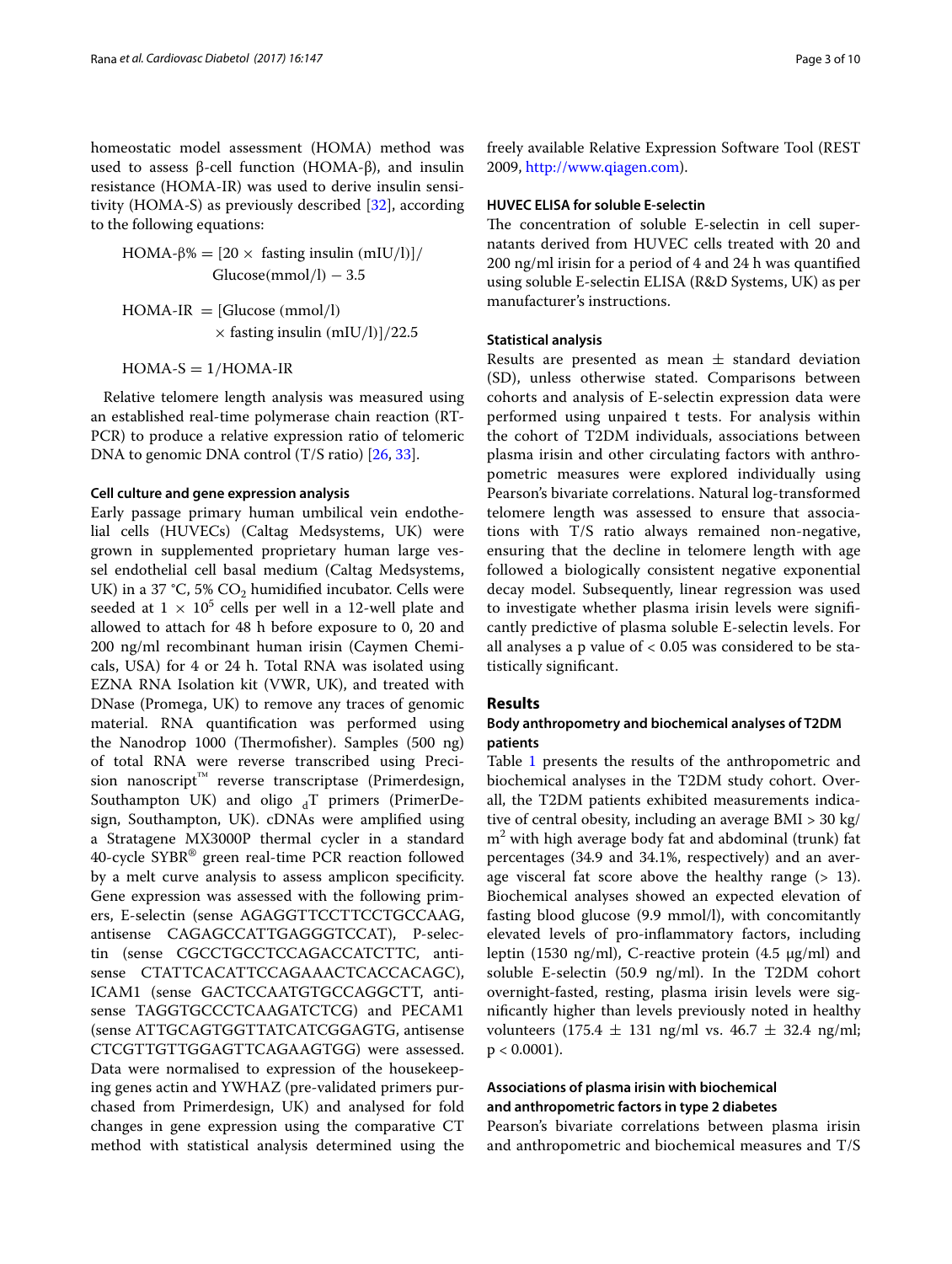<span id="page-3-0"></span>**Table 1 Anthropometric and biochemical measurements in individuals with type 2 diabetes (T2DM)**

<span id="page-3-1"></span>

| Table 2 Results of Pearson's bivariate correlations analysis |
|--------------------------------------------------------------|
|--------------------------------------------------------------|

Body m

| Anthropometric and biochemical analysis | Type 2 diabetes cohort |  |
|-----------------------------------------|------------------------|--|
| Cohort size                             | 79                     |  |
| Men                                     | 42                     |  |
| Women                                   | 37                     |  |
| Age (years)                             | $56 \pm 12$            |  |
| Height (cm)                             | $165 + 10$             |  |
| Weight (kg)                             | $87 \pm 20.5$          |  |
| Body mass index ( $kg/m2$ )             | $31.5 \pm 5.4$         |  |
| Total fat (%)                           | $34.9 \pm 9.3$         |  |
| Total muscle (kg)                       | $53 + 11.8$            |  |
| Abdominal (trunk) fat (%)               | $34.1 \pm 9.4$         |  |
| Abdominal (trunk) muscle (kg)           | $29 \pm 5.7$           |  |
| Visceral fat score (0-60)               | $13.2 \pm 5.5$         |  |
| Fasting blood glucose (mmol/l)          | $9.9 \pm 3.8$          |  |
| HbA1c (mmol/mol)                        | $70.5 \pm 17.6$        |  |
| Fasting insulin (mU/l)                  | $79.1 + 42.6$          |  |
| HOMA $\beta$ (%)                        | $67.2 \pm 67.9$        |  |
| HOMA-S                                  | $74 + 71$              |  |
| Telomere length (T/S ratio)             | $1.6 \pm 0.2$          |  |
| Irisin (ng/ml)                          | $175.4 \pm 131$        |  |
| Leptin (pg/ml)                          | $1529 \pm 1372$        |  |
| Thrombomodulin (ng/ml)                  | $6.6 \pm 6.3$          |  |
| E-selectin (ng/ml)                      | $50.9 \pm 21.4$        |  |
| C-reactive protein (µg/ml)              | $4.5 \pm 3.99$         |  |

Homeostatic model assessment for beta cell function (HOMA-β) and insulin sensitivity (HOMA-S). Data are presented as mean  $\pm$  S.D. for normal continuous variables

ratio were assessed and associations are represented in Table [2.](#page-3-1) BMI ( $p = 0.04$ ), total fat percentage ( $p = 0.033$ ), HbA1c ( $p = 0.032$ ) and E-selectin ( $p < 0.0001$ ) exhibited signifcant positive associations with plasma irisin levels in the T2DM cohort. Visceral fat score ( $p = 0.006$ ) displayed a signifcant negative association with plasma irisin levels, as did age ( $p = 0.001$ ) and circulating leptin ( $p = 0.02$ ). No other factors measured in this study displayed any signifcant associations with plasma irisin in T2DM subjects, including T/S ratio which, as previously shown, is predicted by plasma irisin in healthy individuals [[33\]](#page-8-27). Figure [1](#page-4-0) shows the scatterplots of these associations.

# **Plasma irisin predicts E‑selectin levels in type 2 diabetes**

Multivariate regression analysis was used to test the most signifcant associations with soluble E-selectin. In the T2DM cohort, plasma irisin was signifcantly predictive for soluble E-selectin, with a β value of 0.382 and an  $r^2$ value of 24.7 ( $p = 0.004$ ).

| Measurement                          | β value  | p value |
|--------------------------------------|----------|---------|
| Age                                  | $-.364$  | 0.001   |
| Height                               | $-0.171$ | 0.13    |
| Weight                               | 0.089    | 0.43    |
| Body mass index (kg/m <sup>2</sup> ) | 0.223    | 0.04    |
| Total fat (%)                        | 0.241    | 0.03    |
| Total muscle (kg)                    | $-0.134$ | 0.23    |
| Abdominal (trunk) fat (%)            | 0.062    | 0.59    |
| Abdominal (trunk) muscle (kg)        | $-0.173$ | 0.13    |
| Visceral fat score                   | $-0.3$   | 0.006   |
| Fasting blood glucose (mmol/l)       | $-0.03$  | 0.79    |
| HbA1c (mmol/mol)                     | 0.28     | 0.03    |
| Fasting insulin (mU/l)               | 0.08     | 0.46    |
| HOMA $\beta$ (%)                     | 0.01     | 0.92    |

Pearson's bivariate correlations between anthropometric/biochemical parameters and fasting plasma irisin levels. Homeostatic model assessment for beta cell function (HOMA β) and insulin sensitivity (HOMA-S). Data are represented as positive or negative correlation coefficients with p values < 0.05 indicating statistical signifcance (in italic text) C-reactive protein (µg/ml) 0.05 0.62  $T/S$  ratio  $-0.11$  0.3

HOMA-S 0.05 0.65 Leptin (pg/ml) − *0.24 0.02*  $\frac{1}{2}$ Thrombomodulin (ng/ml)  $-0.16$  0.15 E-selectin (ng/ml) *0.43* < *0.0001*

# **E‑selectin and ICAM‑1 gene expression is induced in HUVECs by exposure to high but not low irisin levels**

To investigate the biological mechanism underlying the association between irisin and E-selectin, HUVEC cells were treated for 4 or 24 h with low (20 ng/ml) and high (200 ng/ml) recombinant human irisin. SYBR Green<sup>®</sup> Real-time PCR analysis of E-selectin and ICAM-1 gene expression showed that exposure to high irisin induced a fourfold and 2.5-fold increase in mRNA expression respectively compared to control (Fig. [2b](#page-5-0),  $p < 0.05$ ). Exposure to low irisin caused no signifcant diference in E-selectin expression levels (Fig. [2](#page-5-0)a,  $p > 0.05$ ). No other markers of endothelial infammation tested, i.e. P-selectin, and platelet endothelial cell adhesion molecule-1 (PECAM-1), were altered by exposure to irisin. Expression of E-selectin after 24 h of treatment was returned to basal levels (Fig. [2c](#page-5-0), d).

# **Soluble E‑selectin concentration is increased in culture supernatant obtained from HUVECs exposed to high irisin concentrations for 4 h and returns to baseline after 24 h** As measured by ELISA, culture supernatants from

HUVECs treated for 4 h with 200 ng/ml recombinant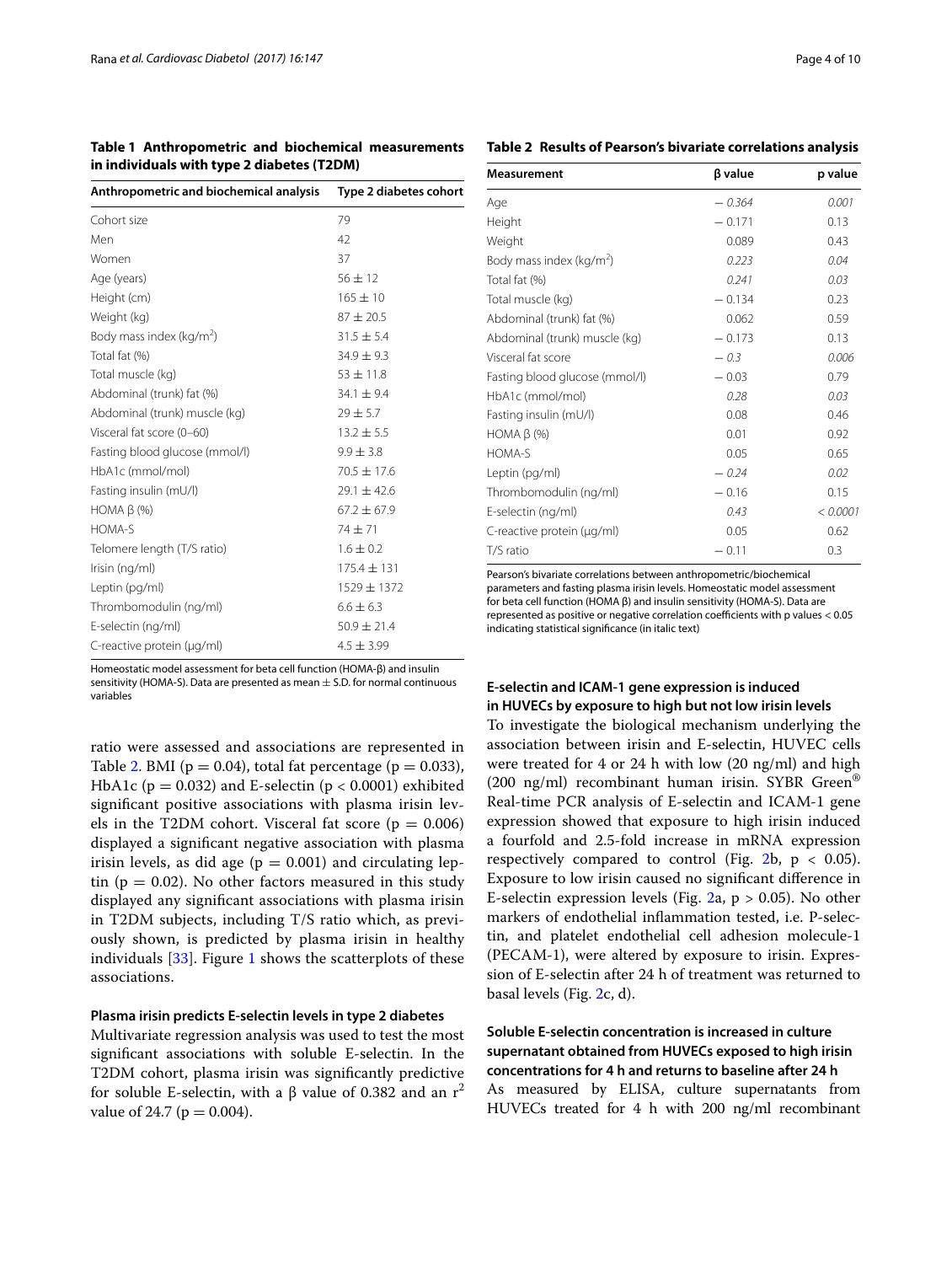

<span id="page-4-0"></span>human irisin had 1.8-fold increased soluble E-selectin concentration compared to HUVECs treated with 20 ng/ml of irisin for 4 h (Fig. [3](#page-6-0),  $p < 0.05$ ). Incubation for 24 h with 200 ng/ml irisin resulted in soluble E-selectin concentrations similar to the levels detected in the control group treated with regular growth media. HUVECs treated with TNF-α produced the highest levels of soluble E-selec-tin (Fig. [3,](#page-6-0)  $p \le 0.0001$ ) and were used as a positive control.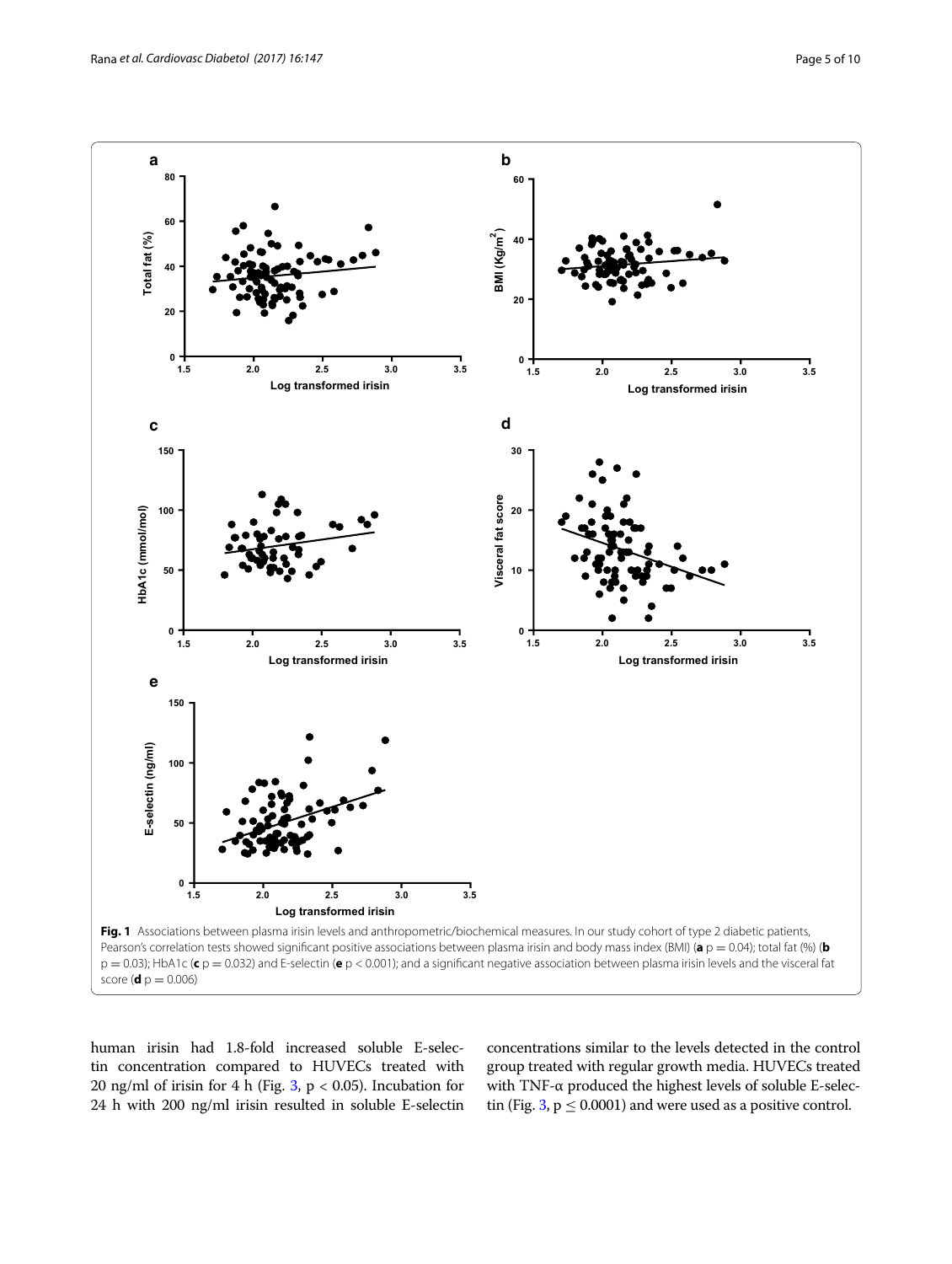

# <span id="page-5-0"></span>**Discussion**

The current study provides evidence that circulating irisin levels are increased in fasted obese T2DM patients compared with levels which we have previously established for healthy non-diabetic controls  $[33]$  $[33]$ . The increased circulating irisin in T2DM showed a signifcant positive association with plasma soluble E-selectin. The anthropometric analyses in the present study revealed a high BMI with high total and abdominal body fat percentage within the T2DM cohort, whereas the muscle mass of these patients did not difer signifcantly from values previously reported for a non-diabetic cohort [[33\]](#page-8-27). As irisin is a myokine, this raises the possibility that the increased irisin levels in the T2DM patients may be entering the circulation from a tissue source other than muscle. The strong association between plasma irisin and measures of obesity (including percentage truncal fat), suggest that circulating irisin in this study cohort may be determined by the degree of adiposity. The present results are consistent with previously published data showing correlations between body fat and circulating irisin levels [\[14,](#page-8-9) [23](#page-8-17), [34\]](#page-8-28).

Although the elevation of circulating irisin in obese T2DM may constitute a compensatory response to decreased energy expenditure, possibly due to lack of exercise or innate defects in metabolism [\[20](#page-8-15), [23\]](#page-8-17) it is also plausible that excess adipose tissue in these patients could provide an extra source of irisin. This is consistent with recent studies in obese subjects showing that plasma irisin decreased markedly in response to a hypocaloric diet and weight loss, together with signifcant reductions in hyperglycaemia and hyperinsulinaemia [\[35–](#page-8-29)[37\]](#page-8-30).

It should be also noted that the measurement of irisin in biological samples via immunological methodologies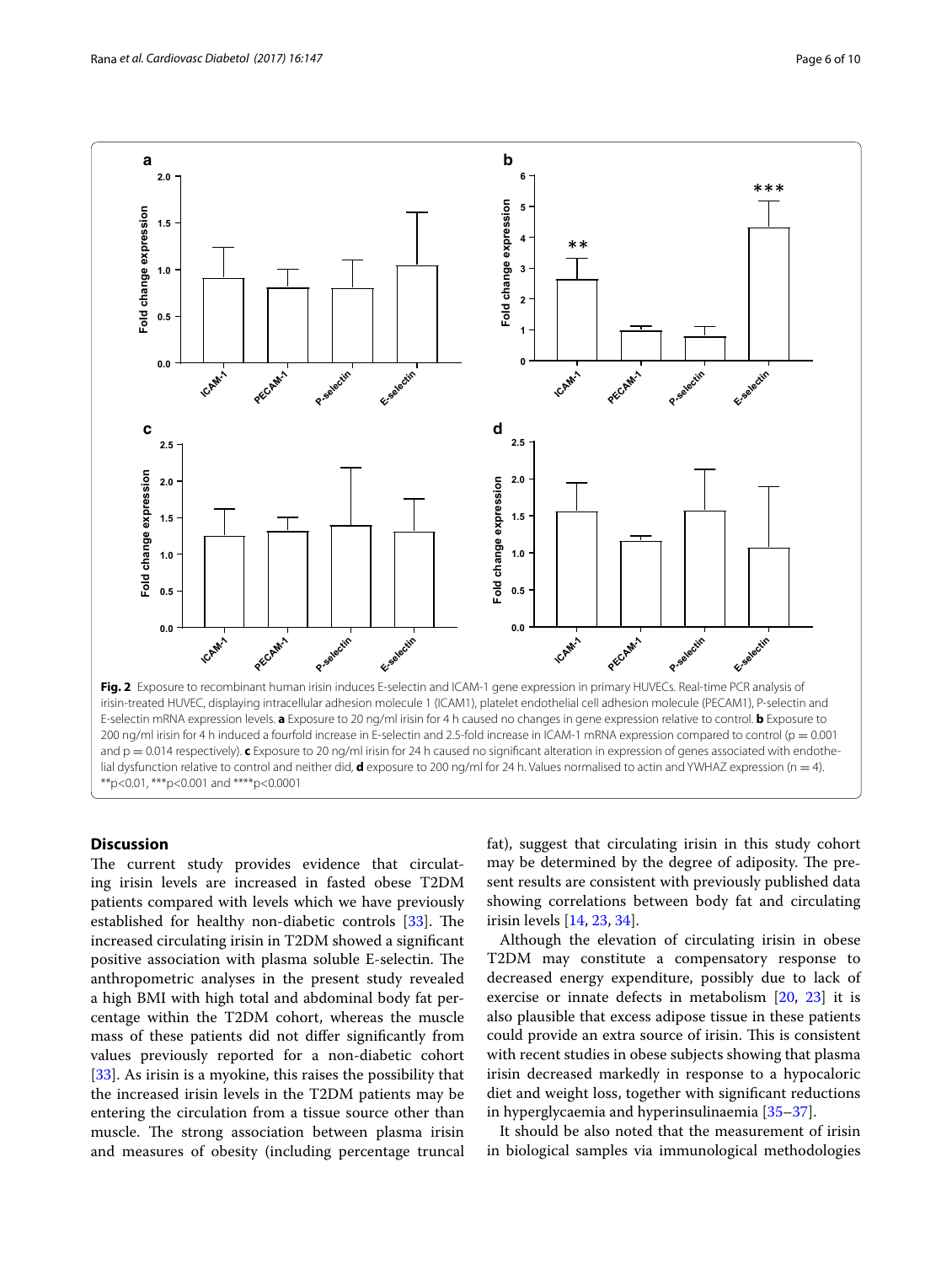

<span id="page-6-0"></span>is not without controversy. Indeed, there is some disparity in the reported levels of irisin in serum or plasma depending on the methodology used in detecting it [\[38](#page-8-31)]. As such, there is currently no universally accepted 'reference range' or normal value for circulating irisin in healthy individuals and some even question its existence [[39\]](#page-8-32). Although it has been suggested that a 'normal' circulating concentration of irisin may fall in the narrow range of 3.6–4.6 ng/ml [[40\]](#page-9-0), plasma irisin levels similar to those observed in the present study have been independently reported previously [\[41,](#page-9-1) [42\]](#page-9-2). Moreover, the ELISA used in the present study has been previously tested against both Western blotting [[43\]](#page-9-3) and mass spectrometry [[44](#page-9-4)].

# **Irisin and T2DM**

The presently observed plasma irisin concentrations in obese T2DM are interestingly not consistent with previous studies showing lower levels of circulating irisin in T2DM compared to healthy subjects. However, the newly diagnosed T2DM patients in the previous study by Choi et al. were younger, and with a markedly lower BMI compared to the present subjects  $[45]$  $[45]$ . Thus, the diferences in circulating irisin levels between the studies may be at least partly related to these phenotypic variables. Furthermore, whilst the cohort characteristics in the study by Liu et al. were closer to the present cohort, the higher mean BMI herein may account for the diferences in irisin values  $[46]$  $[46]$ . The absence of muscle mass and body fat measures in these previous studies makes it

difficult to assess the extent of adiposity in their subjects. Additionally, it is possible that diferences of ethnicity, diet and parameters identifed in the present study may have influenced the irisin levels. The importance of a link between adiposity and circulating irisin cannot be overlooked, particularly if obese individuals are exposed to chronically elevated plasma irisin levels which could potentially confer a state of 'irisin resistance'. Youn et al, examined serum irisin levels in a cohort of 424 subjects, classifying them according to lower, middle and upper tertiles of skeletal muscle to visceral fat ratio (SVR). Serum irisin was correlated with favourable metabolic phenotypes in those subjects within the upper tertile. However, there were no such correlations in the lower tertile. The authors concluded that circulating irisin is dysfunctionally altered in subjects with lower skeletal muscle mass and higher visceral fat [[47\]](#page-9-7) which carries implications for any application of irisin as a potential anti-obesity treatment [[5,](#page-8-33) [12](#page-8-7)].

Moreover, in the present study a strong positive correlation was noted between HbA1c and plasma irisin levels, suggesting a relationship between circulating irisin levels and glycaemic control. This is supported by previous research that indicated that plasma irisin is associated with elevated blood glucose concentrations [[48\]](#page-9-8), whilst evidence also exists that irisin can increase glucose uptake in skeletal muscle cells in vitro in an AMPK-dependent manner [\[49\]](#page-9-9). Further work is required therefore to clarify the potential role of irisin in glucose homeostasis and metabolic disease.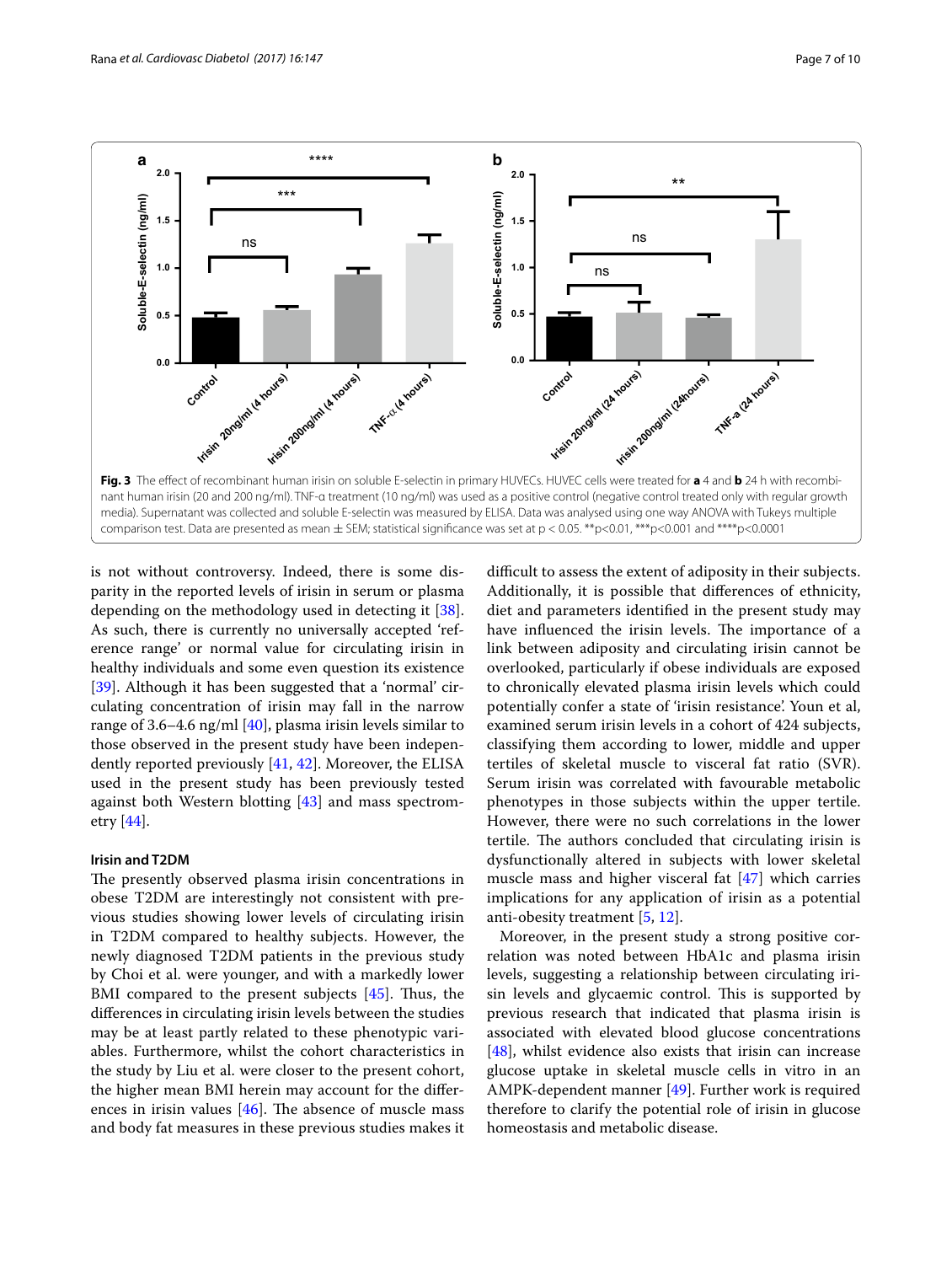# **Irisin and soluble E‑selectin**

In addition to the associations between anthropometric measures and plasma irisin levels, there was a strong positive association between irisin and soluble E-selectin levels. Multiple regression analysis showed that amongst the factors that exhibited a signifcant association with soluble E-selectin levels (Table [2](#page-3-1)), soluble E-selectin was the only factor to signifcantly predict plasma irisin levels. This is an important finding since elevated soluble E-selectin levels are a key marker of endothelial dysfunction in T2DM [\[50](#page-9-10), [51](#page-9-11)], which accompanies diabetes-related micro- and macro-vascular complications [[52–](#page-9-12)[54\]](#page-9-13). To further explore this hypothesis, we utilized HUVEC cells as a model of the endothelium and observed that exposure to irisin, at concentrations comparable to those in many of the obese T2DM patients of this study, induced a signifcant increase in E-selectin gene and protein expression (Figs. [2,](#page-5-0) [3\)](#page-6-0). Since the concentration of soluble E-selectin is directly proportional to its cell surface expression [\[55](#page-9-14)], this supports a potential role for irisin in increasing cell surface expression of E-selectin. The precise physiological role of soluble E-selectin is yet to be fully elucidated, although studies have shown that E-selectin can exert a chemotactic signal towards neutrophils, and may trigger T cell migration. Existing literature has reported a positive relationship between soluble E-selectin and pro-infammatory chemokines, oxidative stress, endothelial dysfunction and incidences of T2DM and CVD [[56,](#page-9-15) [57\]](#page-9-16). Additionally, Tabak et al. have previously reported a relationship between irisin and low-grade infammation, a hallmark of metabolic syndrome  $[58]$  $[58]$  $[58]$ . Therefore, circulating soluble E-selectin levels are useful as a clinical tool to support a diagnosis of acute infammatory processes and atherogenic risk [[59\]](#page-9-18). The mechanism(s) of action of irisin in endothelial cell activation remains to be clarifed, however the evidence presented here suggests that irisin may provide a novel link between increased adiposity and endothelial dysfunction.

# **Conclusion**

The benefits of exercise in obesity and diabetes are well known and the prospect of utilising newly discovered hormonal pathways that may mimic these efects is tantalising  $[60]$  $[60]$  $[60]$ . The discovery of irisin and its potential role in energy regulation provide a potential step in this direction. Since the initial discovery of irisin by Bostrom et al. there have been several clinical studies investigating associations between circulating irisin and body composition and T2DM  $[61]$  $[61]$ . The results so far have been inconsistent, with the exact role of irisin in metabolic disorders yet to be fully elucidated possibly relating to diferences in study methodology, which either focus on either skeletal muscle or adipose tissue. The current study considers both tissue types, however the precise mechanisms by which irisin is regulated and released from both muscle and adipose tissue, and also the diverse efects of circulating irisin which impact nutrient homeostasis and endothelial function are yet to be elucidated.

#### **Abbreviations**

BMI: body mass index; BAT: brown adipose tissue; CVD: cardiovascular disease; CRP: C-reactive protein; FFM: fat free mass; FNDC5: fbronectin type III domaincontaining; HUVECs: human umbilical vein endothelial cells; IL-1: interleukin-1; ICAM1: intracellular adhesion molecule 1; PECAM-1: platelet endothelial cell adhesion molecule-1; RT-PCR: real-time polymerase chain reaction; FM: segmental fat mass; SVR: skeletal muscle to visceral fat ratio; TL: telomere length; HOMA: the homeostatic model assessment; TNF-α: tumour necrosis factor-alpha; T2DM: type 2 diabetes; UCP1: uncoupling protein-1; WAT: white adipose tissue.

#### **Authors' contributions**

KSR, JEB made substantial contributions to the study conception, design and acquisition and analysis of data, and was involved in drafting and revising the manuscript. CP made substantial contributions to acquisition of data, or analysis and interpretation of data and was involved in drafting and revising the manuscript. IA made substantial contributions to the analysis and interpretation of data and was involved in drafting and revising the manuscript. DN, CJB, HRG made substantial contributions to the study conception and design and was involved in drafting and revising the manuscript. EJH, SB made substantial contributions to the study conception and design and acquisition of data and was involved in drafting and revising the manuscript. IK, HSR made substantial contributions to the interpretation of data and was involved in drafting and revising the manuscript. All authors read and approved the fnal manuscript.

#### **Author details**

<sup>1</sup> Aston Research Centre for Healthy Ageing and School of Life and Health Sciences, Aston University, Birmingham B4 7ET, UK.<sup>2</sup> Aston Medical Research Institute, Aston Medical School, Aston University, Birmingham B4 7ET, UK.<br><sup>3</sup> Warwickshire Institute for the Study of Diabetes, Endocrinology and Metabolism (WISDEM), University Hospitals Coventry and Warwickshire NHS Trust, Coventry CV2 2DX, UK. <sup>4</sup> Translational & Experimental Medicine, Division of Biomedical Sciences, Warwick Medical School, University of Warwick, Coventry CV4 7AL, UK.<sup>5</sup> Department of Diabetes and Endocrinology, Diabetes Outpatient Clinics at the Heart of England NHS Foundation Trust, Birmingham B9 5SS, UK. <sup>6</sup> Faculty of Health and Medical Sciences, University of Surrey, Guildford GU2 7XH, UK.

#### **Acknowledgements**

The authors would like to acknowledge the support or research nurses at Heart of England NHS Foundation Trust and Professor Alan Nevill for guidance on statistical analysis.

#### **Competing interests**

The authors declare that they have no competing interests.

#### **Availability of data and materials**

The datasets generated and/or analysed during the current study are not publicly available but anonymised data may be available from the corresponding author on reasonable request.

#### **Consent for publication**

Not applicable.

#### **Ethics approval and consent to participate**

The study was approved by the Aston University Research Ethics Committee (Reference Project 444) and the Stafordshire NHS Research Ethics Committee (Reference 11/WM/0288) and written informed consent was given by all participants according to the principles of the Declaration of Helsinki.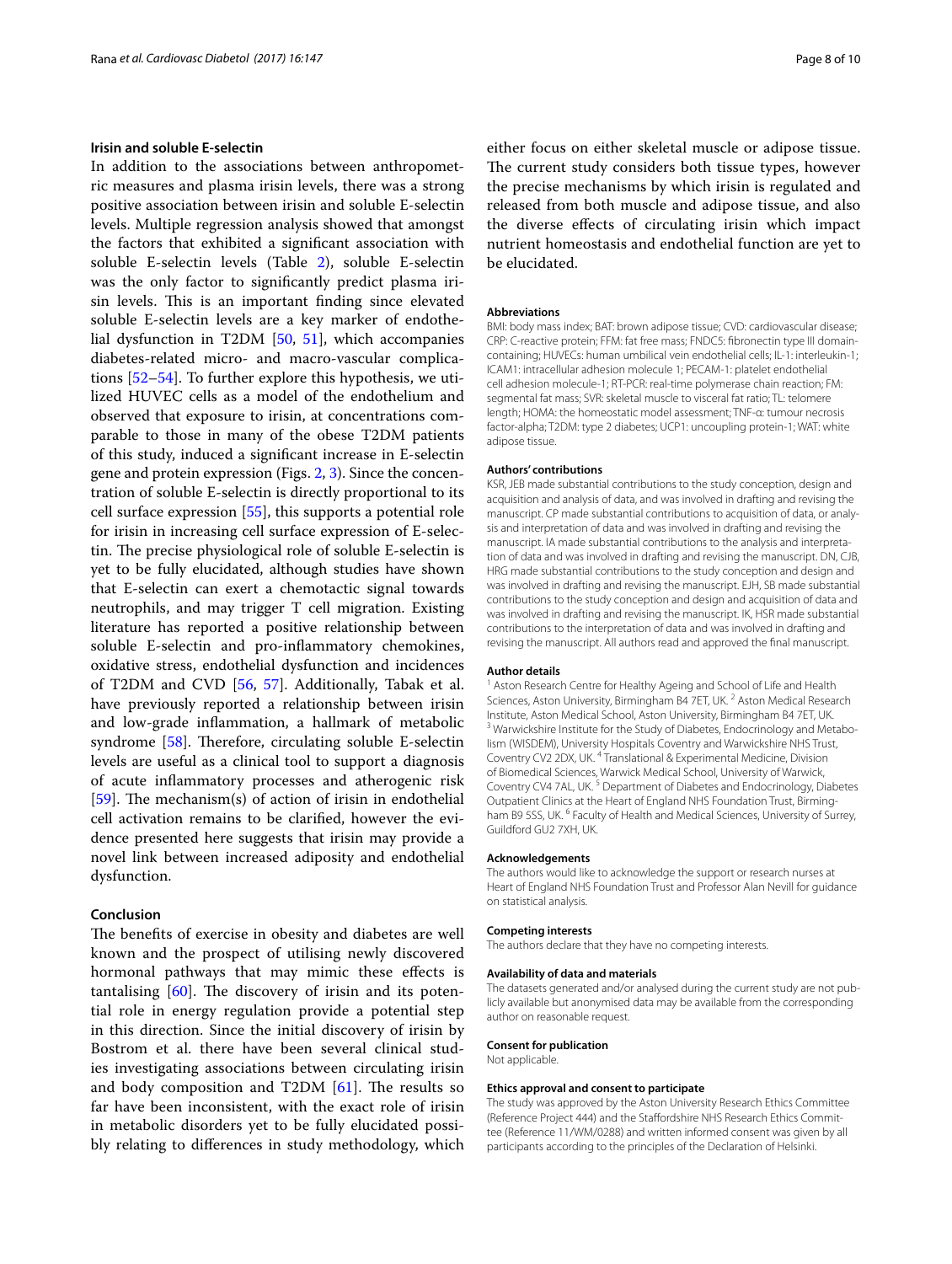#### **Funding**

The present study was cofounded by Aston University and Heart of England NHS Foundation Trust.

#### **Publisher's Note**

Springer Nature remains neutral with regard to jurisdictional claims in published maps and institutional affiliations.

Received: 19 September 2017 Accepted: 28 October 2017 Published online: 09 November 2017

#### **References**

- <span id="page-8-0"></span>1. Cunha A. Basic research: irisin-behind the benefts of exercise. Nat Rev Endocrinol. 2012;8:195.
- 2. Lee P, Linderman JD, Smith S, Brychta RJ, Wang J, Idelson C, Perron RM, Werner CD, Phan GQ, Kammula US, et al. Irisin and FGF21 are coldinduced endocrine activators of brown fat function in humans. Cell Metab. 2014;19:302–9.
- <span id="page-8-1"></span>3. Panati K, Suneetha Y, Narala VR. Irisin/FNDC5—an updated review. Eur Rev Med Pharmacol Sci. 2016;20:689–97.
- <span id="page-8-2"></span>4. Hofmann T, Elbelt U, Stengel A. Irisin as a muscle-derived hormone stimulating thermogenesis—a critical update. Peptides. 2014;54C:89–100.
- <span id="page-8-33"></span>5. Sanchis-Gomar F, Lippi G, Mayero S, Perez-Quilis C, Garcia-Gimenez JL. Irisin: a new potential hormonal target for the treatment of obesity and type 2 diabetes. J Diabetes. 2012;4:196.
- 6. Pyrzak B, Demkow U, Kucharska AM. Brown adipose tissue and browning agents: irisin and FGF21 in the development of obesity in children and adolescents. Adv Exp Med Biol. 2015;866:25–34.
- <span id="page-8-3"></span>7. Leung PS. The potential of irisin as a therapeutic for diabetes. Future Med Chem. 2017;9:529–32.
- <span id="page-8-4"></span>8. Mahajan RD, Patra SK. Irisin, a novel myokine responsible for exercise induced browning of white adipose tissue. Indian J Clin Biochem. 2013;28:102–3.
- 9. Huh JY, Dincer F, Mesfum E, Mantzoros CS. Irisin stimulates muscle growth-related genes and regulates adipocyte diferentiation and metabolism in humans. Int J Obes. 2014;38:1538–44.
- <span id="page-8-5"></span>10. Zhang Y, Xie C, Wang H, Foss RM, Clare M, George EV, Li S, Katz A, Cheng H, Ding Y, et al. Irisin exerts dual effects on browning and adipogenesis of human white adipocytes. Am J Physiol Endocrinol Metab. 2016;311:E530–41.
- <span id="page-8-6"></span>11. Castillo-Quan JI. From white to brown fat through the PGC-1alphadependent myokine irisin: implications for diabetes and obesity. Dis Model Mech. 2012;5:293–5.
- <span id="page-8-7"></span>12. Moreno-Navarrete JM, Ortega F, Serrano M, Guerra E, Pardo G, Tinahones F, Ricart W, Fernandez-Real JM. Irisin is expressed and produced by human muscle and adipose tissue in association with obesity and insulin resistance. J Clin Endocrinol Metab. 2013;98:E769–78.
- <span id="page-8-8"></span>13. Roca-Rivada A, Castelao C, Senin LL, Landrove MO, Baltar J, Crujeiras AB, Seoane LM, Casanueva FF, Pardo M. FNDC5/irisin is not only a myokine but also an adipokine. PLoS ONE. 2013;8:e60563.
- <span id="page-8-9"></span>14. Stengel A, Hofmann T, Goebel-Stengel M, Elbelt U, Kobelt P, Klapp BF. Circulating levels of irisin in patients with anorexia nervosa and diferent stages of obesity–correlation with body mass index. Peptides. 2013;39:125–30.
- <span id="page-8-10"></span>15. Sanchis-Gomar F, Alis R, Pareja-Galeano H, Sola E, Victor VM, Rocha M, Hernandez-Mijares A, Romagnoli M. Circulating irisin levels are not correlated with BMI, age, and other biological parameters in obese and diabetic patients. Endocrine. 2014;46:674–7.
- <span id="page-8-11"></span>16. Yuksel MA, Oncul M, Tuten A, Imamoglu M, Acikgoz AS, Kucur M, Madazli R. Maternal serum and fetal cord blood irisin levels in gestational diabetes mellitus. Diabetes Res Clin Pract. 2014;104:171–5.
- <span id="page-8-12"></span>17. Liu JJ, Liu S, Wong MD, Tan CS, Tavintharan S, Sum CF, Lim SC. Relationship between circulating irisin, renal function and body composition in type 2 diabetes. J Diabetes Complicat. 2014;28:208–13.
- <span id="page-8-13"></span>18. Kurdiova T, Balaz M, Vician M, Maderova D, Vlcek M, Valkovic L, Srbecky M, Imrich R, Kyselovicova O, Belan V, et al. Efects of obesity, diabetes and exercise on Fndc5 gene expression and irisin release in human skeletal muscle and adipose tissue: in vivo and in vitro studies. J Physiol. 2014;592:1091–107.
- <span id="page-8-14"></span>19. Rodrigues KF, Pietrani NT, Bosco AA, Ferreira CN, Gomes KB. Circulating irisin is increased in type 2 diabetes mellitus and correlates with fasting glucose levels. Apollo Med. 2016;13:152–5.
- <span id="page-8-15"></span>20. Sesti G, Andreozzi F, Fiorentino TV, Mannino GC, Sciacqua A, Marini MA, Perticone F. High circulating irisin levels are associated with insulin resistance and vascular atherosclerosis in a cohort of nondiabetic adult subjects. Acta Diabetol. 2014;51:705–13.
- 21. Zhang Y, Song H, Zhang Y, Wu F, Mu Q, Jiang M, Wang F, Zhang W, Li L, Shao L, et al. Irisin inhibits atherosclerosis by promoting endothelial proliferation through microRNA. J Am Heart Assoc. 2016;5:126–5.
- <span id="page-8-16"></span>22. Zhang Y, Mu Q, Zhou Z, Song H, Zhang Y, Wu F, Jiang M, Wang F, Zhang W, Li L, et al. Protective effect of irisin on atherosclerosis via suppressing oxidized low density lipoprotein induced vascular infammation and endothelial dysfunction. PLoS ONE. 2016;11:e0158038.
- <span id="page-8-17"></span>23. Hee Park K, Zaichenko L, Brinkoetter M, Thakkar B, Sahin-Efe A, Joung KE, Tsoukas MA, Geladari EV, Huh JY, Dincer F, et al. Circulating irisin in relation to insulin resistance and the metabolic syndrome. J Clin Endocrinol Metab. 2013;98:4899–907.
- <span id="page-8-18"></span>24. Efe TH, Acar B, Ertem AG, Yayla KG, Algul E, Yayla C, Unal S, Bilgin M, Cimen T, Kirbas O, Yeter E. Serum irisin level can predict the severity of coronary artery disease in patients with stable angina. Korean Circ J. 2017;47:44–9.
- <span id="page-8-19"></span>25. Taylor KS, Heneghan CJ, Farmer AJ, Fuller AM, Adler AI, Aronson JK, Stevens RJ. All-cause and cardiovascular mortality in middle-aged people with type 2 diabetes compared with people without diabetes in a large U.K. primary care database. Diabetes Care. 2013;36:2366–71.
- <span id="page-8-20"></span>26. Cawthon RM. Telomere measurement by quantitative PCR. Nucleic Acids Res. 2002;30:e47.
- <span id="page-8-21"></span>27. Roldan V, Marin F, Lip GY, Blann AD. Soluble E-selectin in cardiovascular disease and its risk factors. A review of the literature. Thromb Haemost. 2003;90:1007–20.
- <span id="page-8-22"></span>28. Jubeli E, Moine L, Vergnaud-Gauduchon J, Barratt G, E-selectin as a target for drug delivery and molecular imaging. J Control Release. 2012;158:194–206.
- <span id="page-8-23"></span>29. Melrose J, Tsurushita N, Liu G, Berg EL. IFN-gamma inhibits activationinduced expression of E- and P-selectin on endothelial cells. J Immunol. 1998;161:2457–64.
- <span id="page-8-24"></span>30. Fries JW, Williams AJ, Atkins RC, Newman W, Lipscomb MF, Collins T. Expression of VCAM-1 and E-selectin in an in vivo model of endothelial activation. Am J Pathol. 1993;143:725–37.
- <span id="page-8-25"></span>31. Ley K. The role of selectins in infammation and disease. Trends Mol Med. 2003;9:263–8.
- <span id="page-8-26"></span>32. Matthews DR, Hosker JP, Rudenski AS, Naylor BA, Treacher DF, Turner RC. Homeostasis model assessment: insulin resistance and beta-cell function from fasting plasma glucose and insulin concentrations in man. Diabetologia. 1985;28:412–9.
- <span id="page-8-27"></span>33. Rana KS, Arif M, Hill EJ, Aldred S, Nagel DA, Nevill A, Randeva HS, Bailey CJ, Bellary S, Brown JE. Plasma irisin levels predict telomere length in healthy adults. Age. 2014;36:995–1001.
- <span id="page-8-28"></span>34. Huh JY, Panagiotou G, Mougios V, Brinkoetter M, Vamvini MT, Schneider BE, Mantzoros CS. FNDC5 and irisin in humans: I. Predictors of circulating concentrations in serum and plasma and II. mRNA expression and circulating concentrations in response to weight loss and exercise. Metabolism. 2012;61:1725–38.
- <span id="page-8-29"></span>35. Crujeiras AB, Pardo M, Arturo RR, Santiago NC, Zulet MA, Martinez JA, Casanueva FF. Longitudinal variation of circulating irisin after an energy restriction-induced weight loss and following weight regain in obese men and women. Am J Hum Biol. 2014;26:198–207.
- 36. de la Iglesia R, Lopez-Legarrea P, Crujeiras AB, Pardo M, Casanueva FF, Zulet MA, Martinez JA. Plasma irisin depletion under energy restriction is associated with improvements in lipid profle in metabolic syndrome patients. Clin Endocrinol. 2014;81(2):306–11.
- <span id="page-8-30"></span>37. Crujeiras AB, Zulet MA, Lopez-Legarrea P, de la Iglesia R, Pardo M, Carreira MC, Martinez JA, Casanueva FF. Association between circulating irisin levels and the promotion of insulin resistance during the weight maintenance period after a dietary weight-lowering program in obese patients. Metabolism. 2014;63:520–31.
- <span id="page-8-31"></span>38. Kalayci M. Preanalytical, analytical, and postanalytical errors in the measurement of irisin levels. Pol Arch Intern Med. 2017;127(9):643.
- <span id="page-8-32"></span>39. Albrecht E, Norheim F, Thiede B, Holen T, Ohashi T, Schering L, Lee S, Brenmoehl J, Thomas S, Drevon CA, Erickson HP, Maak S. Irisin—a myth rather than an exercise-inducible myokine. Sci Rep. 2015;9(5):8889.